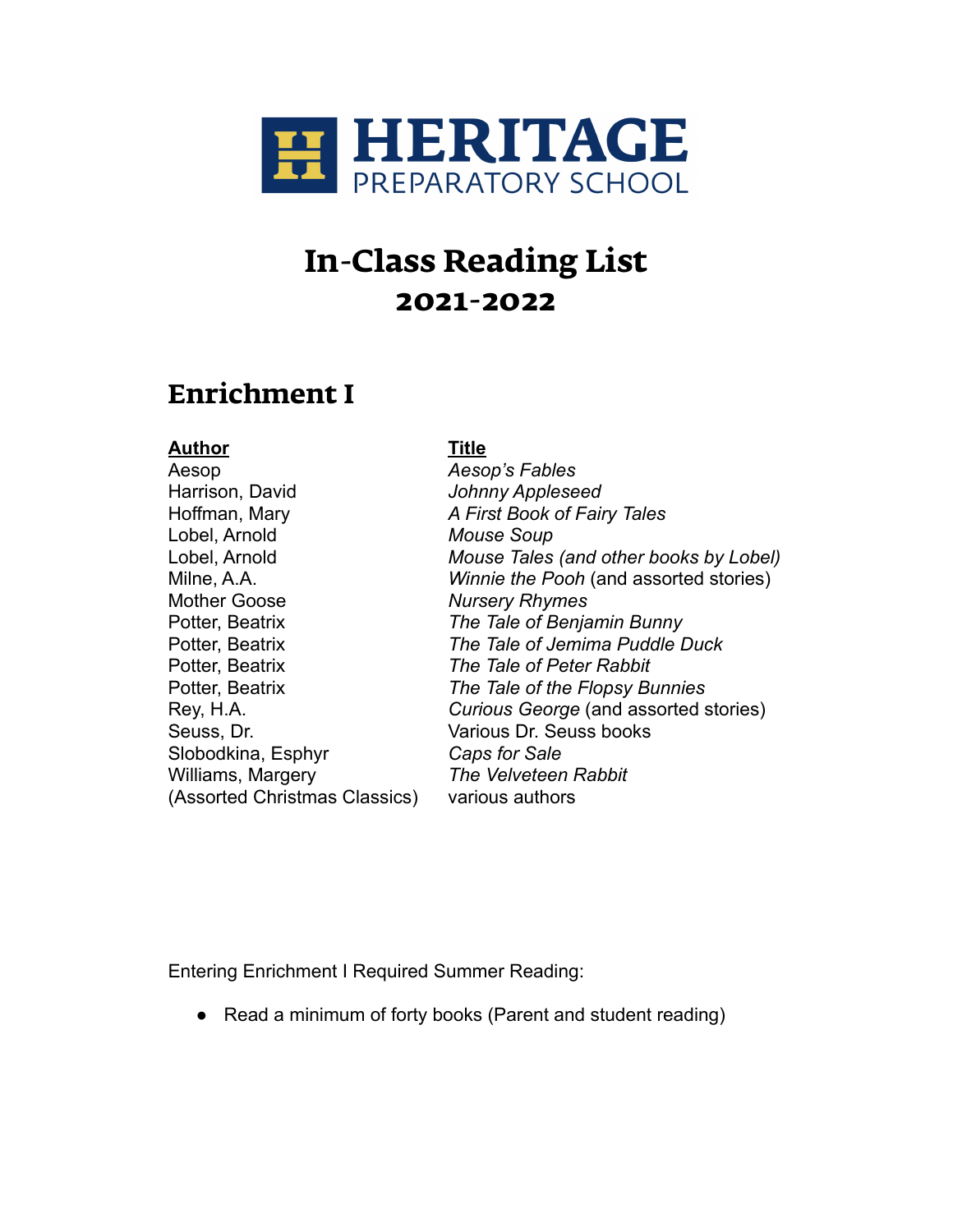

## **Enrichment II**

#### **Author Title**

Bemelmans, Ludwig *Madeleine* (and series) Brett, Jan *The Mitten* (and other stories) Burton, Virginia Lee *Mike Mulligan* (and other stories) De Brunhoff, Jean *The Story of Babar* (and series) De Paola, Tomie *Strega Nona* (and other stories) Fritz, Jean *George Washington's Breakfast* Galdone, Paul *The Little Red Hen* (and other stories) Garis, Howard R. *Uncle Wiggily's Storybook* Herriot, James *All Creatures Great and Small* Keats, Ezra Jack *Snowy Day* (and other stories) McCloskey, Robert *Blueberries for Sal* (and other stories) Metaxas, Eric *Squanto and the Miracle of Thanksgiving* Peet, Bill *The Ant and the Elephant* (and other stories) Sabin, Francene *The Courage of Helen Keller* Smith, Bradford *William Bradford, Pilgrim Boy* Steig, William *The Real Thief* (and other stories) Tudor, Tasha *A Time to Keep* (and other stories) Winters, Kay *Abe Lincoln: The Boy Who Loved Books*

Entering Enrichment II Required Summer Reading:

- *Little House in the Big Woods* by Laura Ingalls Wilder (Parent read-aloud)
- Read a minimum of forty books (Parent and student reading)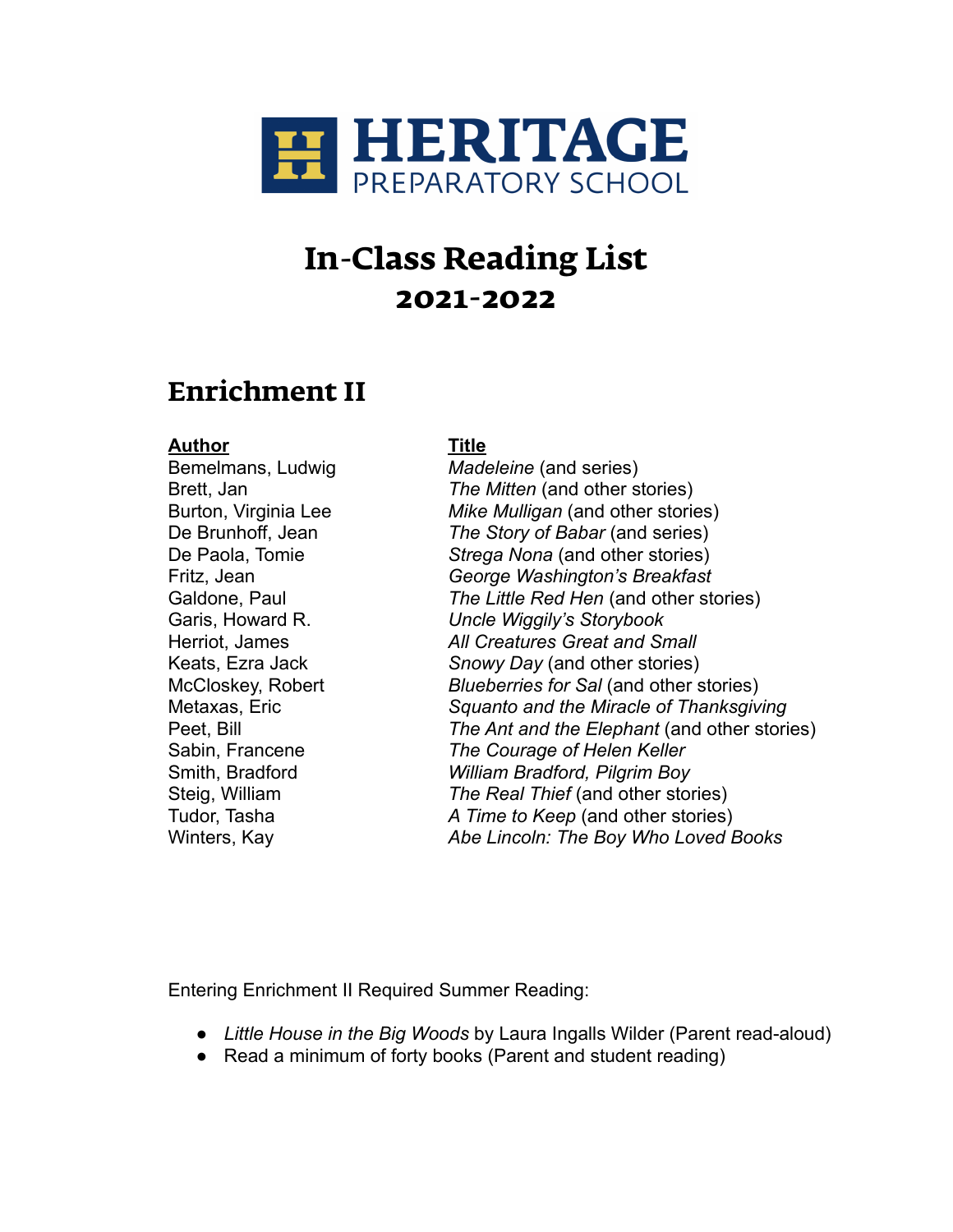

### **Class 1**

### **Author Title**

Anderson, Clarence William *Billy and Blaze* Benchley, Nathaniel *Sam the Minuteman* Brenner, Martha *Abe Lincoln's Hat* Burgess, Thornton W. *Old Mother West Wind*  Henkes, Kevin *Chrysanthemum* Henkes, Kevin *Wemberly Worried* Lobel, Arnold *Frog and Toad Together* Lobel, Arnold *Days with Frog and Toad* Lobel, Arnold *Frog and Toad All Year* McKee, David *Elmer the Elephant* Minarik, Else Homelund *Little Bear's Visit*

Lobel, Arnold *Frog and Toad are Friends* Murphy, Frank *George Washington and the General's Dog*

Entering Class One Required Summer Reading:

- *Charlotte's Web* by E.B. White (parent read-aloud)
- Read a minimum of forty books (Parent and student reading)

Independent/Parent Read for Reading Rally:

- *A Bargain for Frances* by Russell Hoban
- *Owl at Home* by Arnold Lobel
- *The Bravest Dog Ever: The True Story of Balto* by Natalie Standiford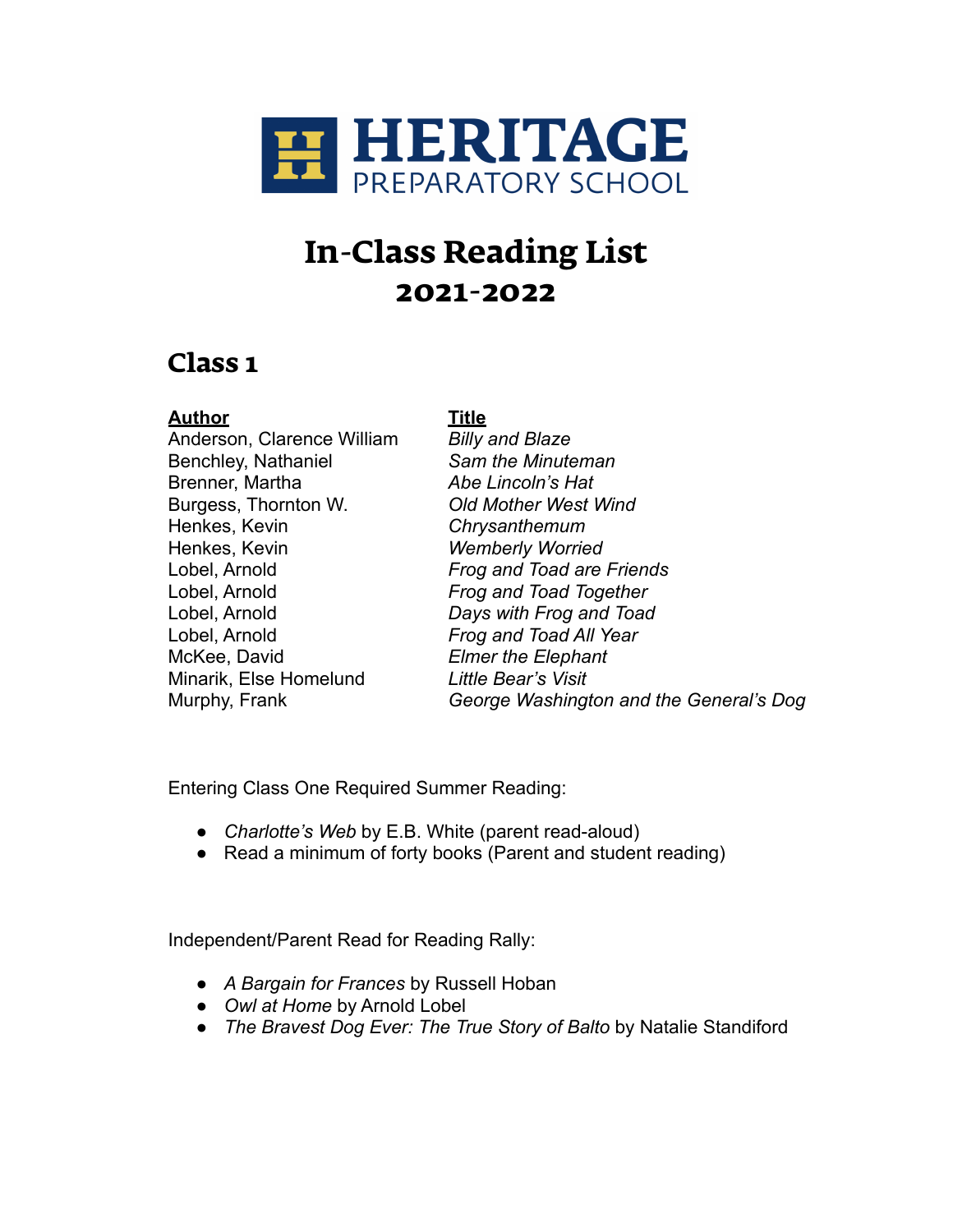

## **Class 2**

### **Author Title**

Atwater, Florence and Richard *Mr. Popper's Penguins* Dalgliesh, Alice *The Courage of Sarah Noble* Gibbons, Gail *Penguins* Gannett, Ruth Stiles *My Father's Dragon* Sabin, Francene *The Courage of Helen Keller* Wilder, Laura Ingalls *Farmer Boy*

Entering Class Two Required Summer Reading:

- *The Cricket in Times Square* by George Selden (Parent and student)
- Read a minimum of twenty-five additional books

Independent/Parent Read for Reading Rally:

- *Buddy: The First Seeing Eye Dog* by Ava Moore
- *Stuart Little* by E.B. White
- *Sarah, Plain and Tall* by Patricia MacLachlan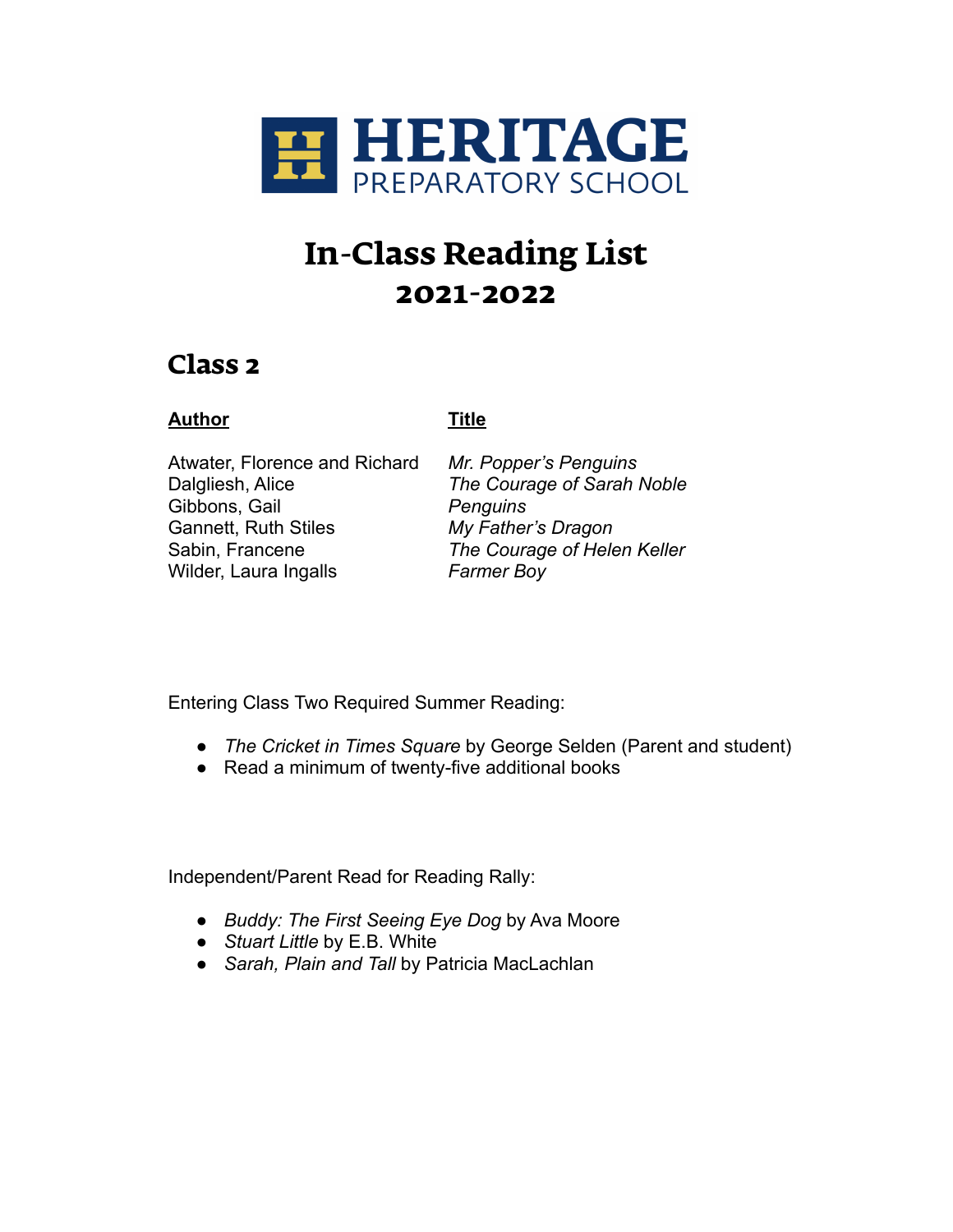

## **Class 3**

### **Author Title**

Gipson, Fred *Old Yeller* Lawson, Robert **Rabbit Hill** 

Bulla, Clyde Robert *Squanto, Friend of the Pilgrims* Lewis, C.S. *The Lion, the Witch, and the Wardrobe* Myers, Laurie *Lewis and Clark and Me; A Dog's Tale* Webb, Robert *We Were There at the Boston Tea Party*

Entering Class Three Required Summer Reading:

- *Little House on the Prairie* by Laura Ingalls Wilder
- *Meet George Washington* by Joan Heilbroner
- Read a minimum of three additional books

Independent Read for Reading Rally:

- *Black Beauty* by Anna Sewell
- *Pollyanna* by Eleanor H. Porter
- *Rascal* by Sterling North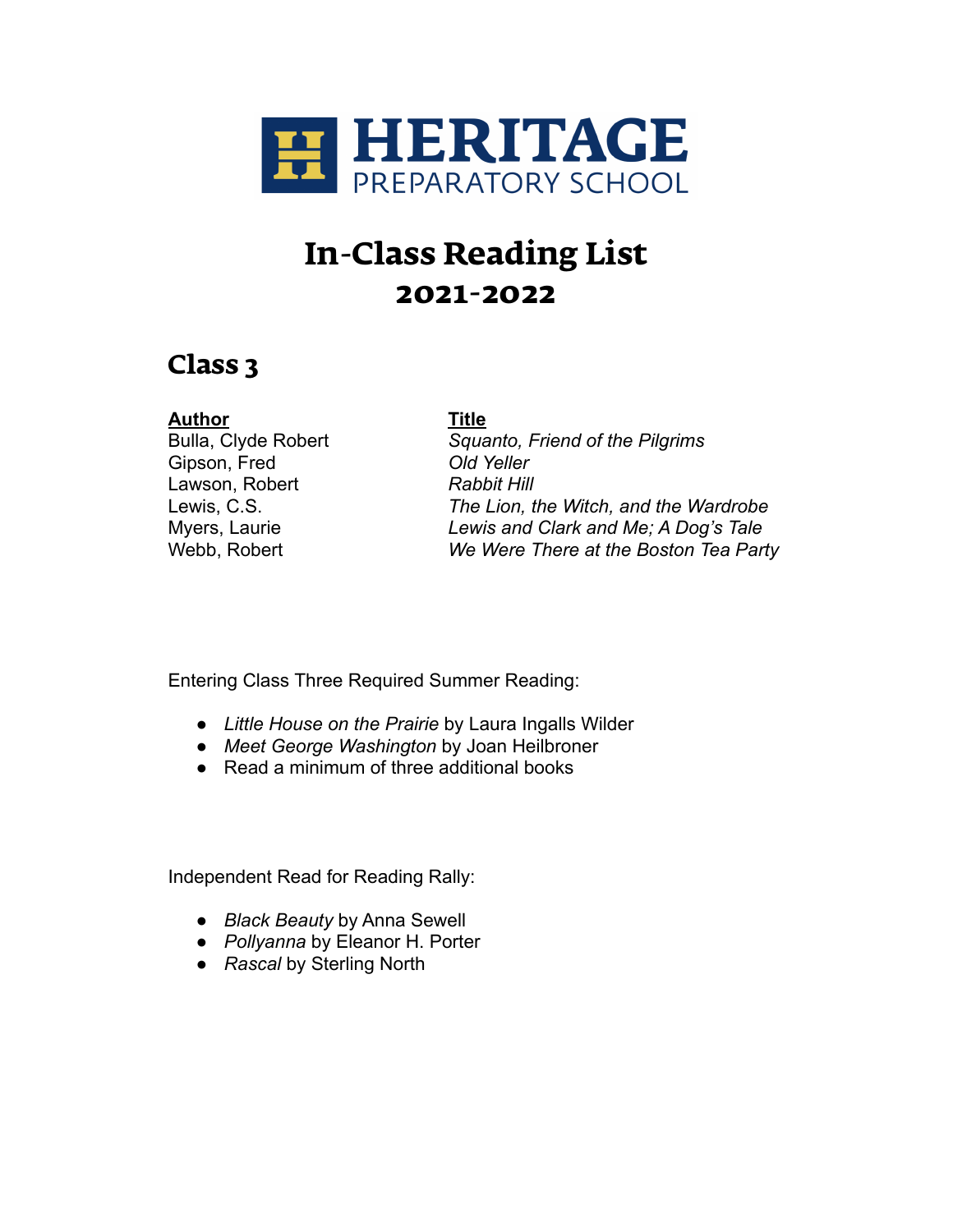

## **Class 4**

**Author Title** Burnett, Francis Hodgson *The Secret Garden* Lowry, Lois *Number the Stars* Speare, Elizabeth George *The Sign of the Beaver*

St. John, Patricia M. *Treasures of the Snow*

Entering Class Four Required Summer Reading:

- *Detectives in Togas* by Henry Winterfeld
- *Prince Caspian* by C.S. Lewis
- Read a minimum of three additional books

Independent Read for Reading Rally:

- *Turn Homeward, Hannalee* by Patricia Beatty
- *The Wonderful Wizard of Oz* by Frank L. Baum
- *A Wrinkle in Time* by Madeleine L'Engle OR *White Fang* by Jack London